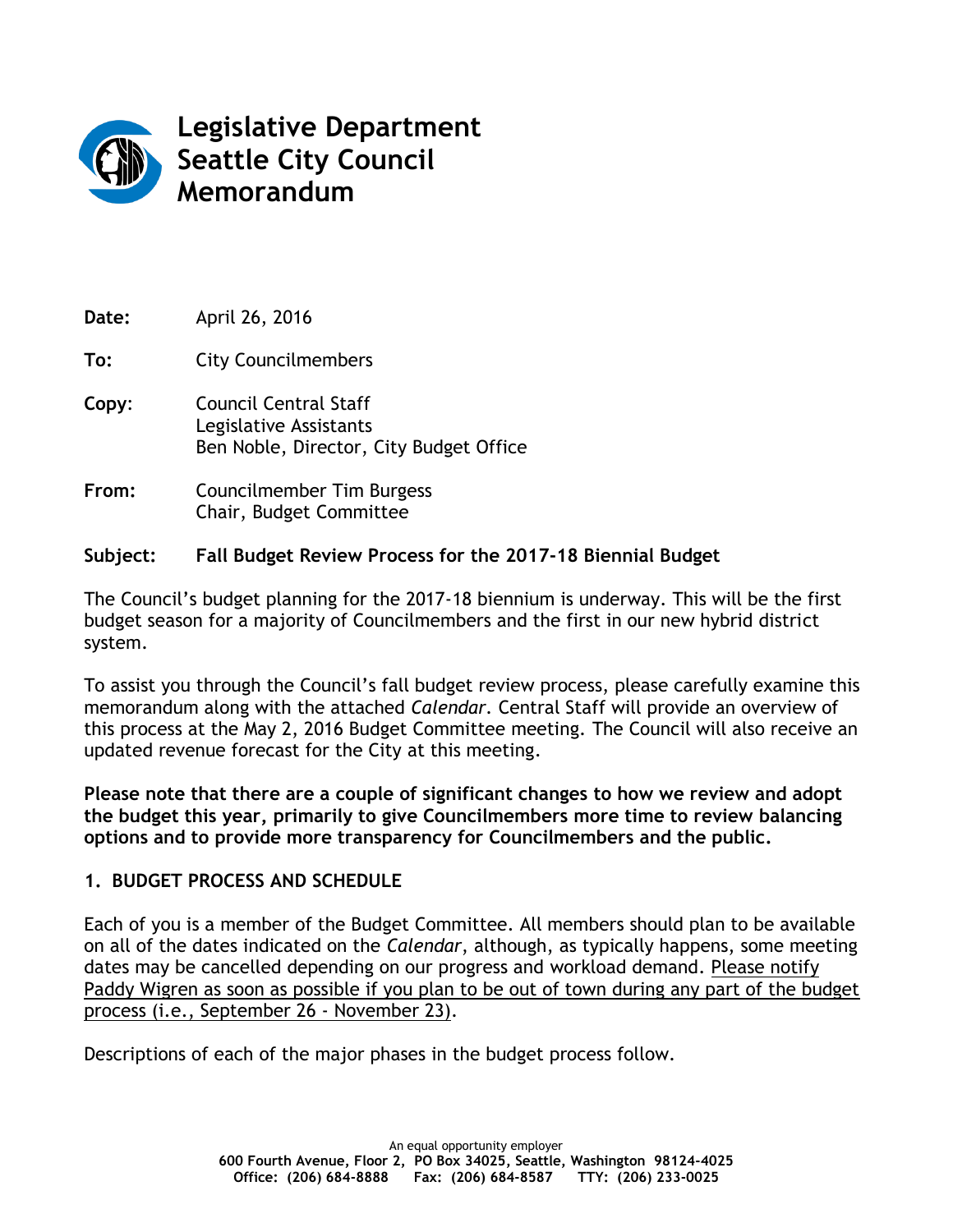#### **A. Mayor Transmits Proposed Budget (September 26) & CBO Overview (September 29)**

The Mayor's proposed 2017-18 budget will be presented to Council on Monday, September 26. The Mayor will address Council that afternoon to outline the case for his proposal. CBO Director Ben Noble will provide department budget detail later that same week.

# **B. Departmental Budget Discussions (October 6, 7, 10)**

The Budget Committee will meet with the leadership of certain departments at the committee table in Council Chambers to discuss key elements of the Mayor's proposed budget. The structure of these presentations will revolve around our standing committee structure. Councilmembers who sit on the standing committee(s) that oversees the presenting department will be expected to attend the discussions related to that department. In line with our regular practice, any other Councilmember may also attend these presentations as their schedule allows.

Central Staff will coordinate and lead these discussions. Department directors will be asked to provide summary information highlighting key changes to the base budget, and they will also be available to answer questions. This discussion format is a change from recent practice of department directors making overview presentations, as those have generally been duplicative of CBO's budget overview presentation.

# **C. Public Hearings (October 5 and 18, 5:30 PM)**

Consistent with past practice, the Council will hold two evening public hearings.

# **D. Budget Committee Deliberations (October 17, 18, 19, 24)**

This series of Budget Committee meetings will focus on Central Staff presentations highlighting potential budget issues as well as other Councilmember-driven requests. Councilmembers wishing to have any identified issues included in the Central Staff memos that will guide the first three days of presentations must submit a request to the Central Staff budget lead by 5:00 PM on Tuesday, October 11. Committee members will have opportunities both to explore issues and to debate the merits of possible changes to the Mayor's proposed budget.

The meeting on October 24 will be reserved primarily for follow-up discussion of questions raised during Budget Committee Deliberations on October 17, 18 and 19.

# **E. Budget Chair's Initial Balancing Package (November 2)**

As Budget Chair, I will meet with individual Councilmembers following Budget Committee Deliberations and then will present on November 2 an initial balancing package of amendments to the Mayor's proposed budget to the Committee. My proposal will attempt to reflect priorities discussed in earlier Budget Committee meetings. By releasing the Chair's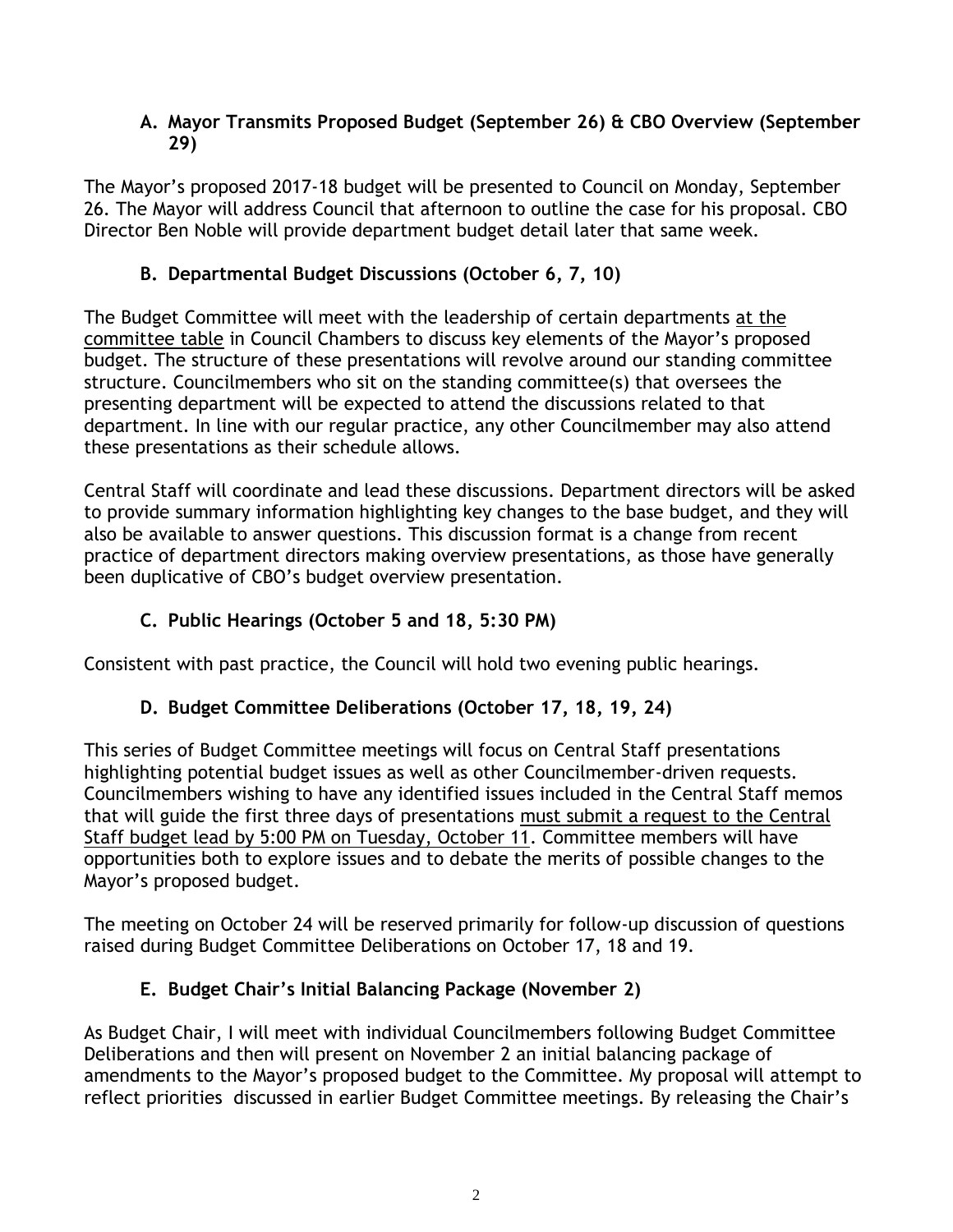balancing proposal in advance of the first Committee votes, I will be able to publicly share my initial balancing package substantially earlier (approximately two and a half weeks prior to the final Committee votes on the budget) than has been the practice in recent years. This will increase the transparency of our budget process and will provide all Councilmembers with more time to carefully review the balancing package before voting.

Additionally, because I will be developing an initial balancing package with an emphasis on priorities identified in earlier Budget Committee discussions, this will reduce the need to debate budget actions that are widely supported. Instead, the Committee will be able to focus its efforts on resolving the most complicated issues.

## **F. Budget Committee Discussion of Chair's Initial Balancing Package (November 9- 10)**

Two Budget Committee meetings are scheduled for the discussion of any further changes to the Chair's initial balancing package that Councilmembers may wish to propose. Any proposal will require sponsorship from at least three Councilmembers to be discussed by the Committee. These proposals will be discussed but not voted on. They may address any budget issues regardless of whether or not they were discussed during the Committee's earlier deliberations (see D. above). Please note: Councilmembers' proposals and the names of at least three co-sponsors for budget revisions must be submitted to the Central Staff no later than 5:00 PM on Friday, November 4.

## **G. Budget Committee Discussion and Vote on Chair's Revised Balancing Package (November 15–16)**

As Budget Chair, I will again meet with Councilmembers individually and then present a revised Chair's balancing package in response to the latest round of Committee discussions. My revised balancing package will be subject to a vote in Committee on November 15 and/or 16.

Councilmembers may tee up consideration of additional budget actions modifying the revised Chair's balancing package. An affirmative vote of the majority of the Committee members present is required to amend the Committee agenda in order to consider any proposal which is not already listed on the agenda. Any proposal that increases appropriations in one area must be self-balancing at this phase, either through a reduction in appropriations in another area or by new or increased revenues. Please note that if proposed revenue increases require legislation, that legislation will need to have been introduced and referred to Budget Committee by Monday, November 14.

## **H. Final Budget Committee Votes and Full Council Adoption of Budget (November 21)**

After Central Staff completes another round of review to catch technical errors, the Budget Committee will meet the morning of November 21 to take final votes on budget-related legislation. The Full Council will meet that afternoon to vote on the final budget package.